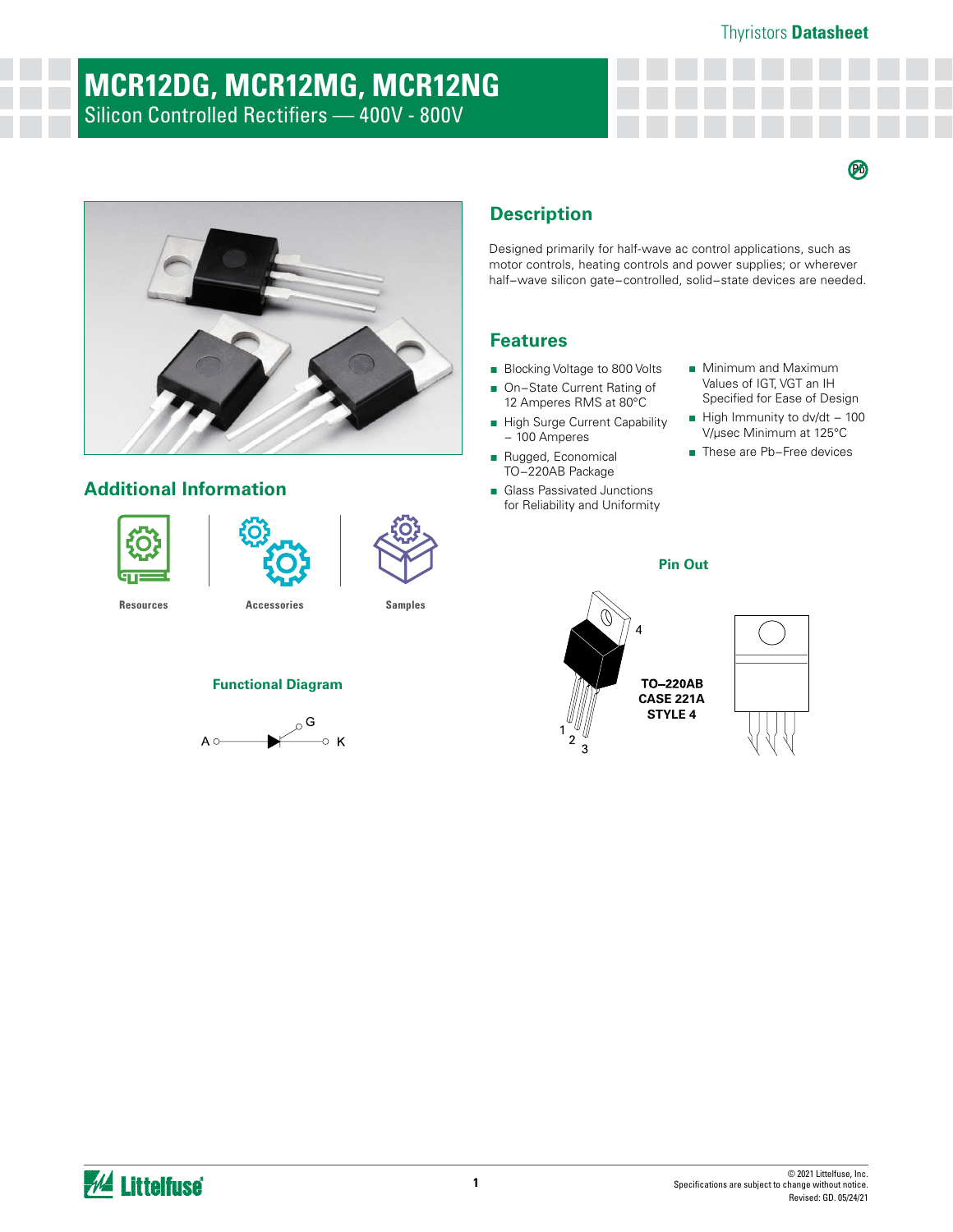## **Maximum Ratings** (T<sub>J</sub> = 25°C unless otherwise noted)

| Rating                                                                                                 | <b>Part Number</b>            | Symbol                                       | Value             | Unit |
|--------------------------------------------------------------------------------------------------------|-------------------------------|----------------------------------------------|-------------------|------|
| Peak Repetitive Off-State Voltage (Note 1)<br>$(T1 = -40$ to 125°C, Sine Wave, 50 to 60 Hz, Gate Open) | MCR12DG<br>MCR12MG<br>MCR12NG | $V_{\text{DRM},\text{}}$<br>$V_{\text{RRM}}$ | 400<br>600<br>800 | V    |
| On-State RMS Current (180° Conduction Angles; $T_c = 80^{\circ}$ C)                                    |                               | <sup>1</sup> T (RMS)                         | 12                | А    |
| Peak Non-repetitive Surge Current (1/2 Cycle, Sine Wave 60 Hz, T <sub>1</sub> = 125°C)                 | $^{\mathsf{I}}$ TSM           | 100                                          | A                 |      |
| Circuit Fusing Consideration ( $t = 8.3$ ms)                                                           | $ ^{2}$ t                     | 41                                           | $A^2$ sec         |      |
| Forward Peak Gate Power (Pulse Width $\leq 1.0$ µs, T <sub>c</sub> = 80°C)                             | $P_{GM}$                      | 5.0                                          | W                 |      |
| Forward Average Gate Power (t = 8.3 ms, $T_c = 80^{\circ}$ C)                                          | $P_{G (AV)}$                  | 0.5                                          | W                 |      |
| Average On-State Current (180° Conduction Angles; $T_c = 80^{\circ}$ C)                                | T(AV)                         | 7.8                                          | A                 |      |
| Forward Peak Gate Current (Pulse Width $\leq 1.0$ s, T <sub>c</sub> = 90°C)                            | l <sub>GM</sub>               | 2.0                                          | A                 |      |
| Operating Junction Temperature Range                                                                   |                               | $-40$ to $+125$                              | $^{\circ}C$       |      |
| Storage Temperature Range                                                                              | stg                           | $-40$ to $+150$                              | $^{\circ}$ C      |      |

Stresses exceeding Maximum Ratings may damage the device. Maximum Ratings are stress ratings only. Functional operation above the Recommended Operating Conditions is not implied. Extended exposure to stresses above the Recommended Operating Conditions may affect device reliability.

1. V<sub>paM</sub> and V<sub>iend</sub> for all types can be applied on a continuous basis. Ratings apply for zero or negative gate voltage; however, positive gate voltage shall not be applied concurrent with negative potential on the anode voltages shall not be tested with a constant current source such that the voltage ratings of the devices are exceeded.

### **Thermal Characteristics**

| Rating                                                                            |                                              | Symbol                                                      | Value       | Unit |
|-----------------------------------------------------------------------------------|----------------------------------------------|-------------------------------------------------------------|-------------|------|
| Thermal Resistance,                                                               | Junction-to-Case (AC)<br>Junction-to-Ambient | $\mathsf{R}_{\scriptstyle\Theta\text{JC}}$<br>$R_{\rm AIA}$ | 2.2<br>62.5 | °C/W |
| Maximum Lead Temperature for Soldering Purposes, 1/8" from case for<br>10 seconds |                                              |                                                             | 260         | °C   |

# **Electrical Characteristics - OFF** (T<sub>J</sub> = 25°C unless otherwise noted)

| <b>Characteristic</b>                                     |                  | Symbol | Min                      | <b>Typ</b> | Max  | Unit |
|-----------------------------------------------------------|------------------|--------|--------------------------|------------|------|------|
| Peak Repetitive Forward or Reverse Blocking Current       | $= 25^{\circ}$ C | DRM'   | $\overline{\phantom{0}}$ | $\sim$     | 0.01 |      |
| $(V_p = \text{Rated } V_{pRM}$ and $V_{RRM}$ ; Gate Open) | $=125^{\circ}C$  | 'RRM   | $\overline{\phantom{0}}$ | $-1$       | 2.0  | mA   |

### **Electrical Characteristics - ON**

| <b>Characteristic</b>                                                                  | Symbol          | <b>Min</b>        | Typ  | <b>Max</b> | Unit |
|----------------------------------------------------------------------------------------|-----------------|-------------------|------|------------|------|
| Peak Forward On-State Voltage (Note 2) $(ITM = 24 A)$                                  | V <sub>TM</sub> | $\qquad \qquad -$ |      | 2.2        | V    |
| Gate Trigger Current (Continuous dc) ( $V_p = 12$ V, R <sub>1</sub> = 100 $\Omega$ )   | ד פו            | 2.0               | 8.0  | 20         | mA   |
| Holding Current ( $V_p = 12$ V, Initiating Current = 200 mA, Gate Open)                |                 | 4.0               | 20   | 40         | mA   |
| Latch Current ( $V_p = 12$ V, $I_q = 20$ mA)                                           |                 | 6.0               | 25   | 60         | mA   |
| Gate Trigger Voltage (Continuous dc) ( $V_p = 12$ Vdc, R <sub>1</sub> = 100 $\Omega$ ) |                 | 0.5               | 0.65 | 1.0        |      |

### **Dynamic Characteristics**

| <b>Characteristic</b>                                                                                                            | <b>Symbol</b> | <b>Min</b>               | Typ | Max | Unit      |
|----------------------------------------------------------------------------------------------------------------------------------|---------------|--------------------------|-----|-----|-----------|
| Critical Rate-of-Rise of Off-State Voltage<br>$V_p =$ Rated $V_{pBM}$ , Exponential Waveform, Gate Open, T <sub>1</sub> = 125°C) | dv/dt         | 100                      | 250 |     | V/µs      |
| Repetitive Critical Rate of Rise of On-State Current<br>IPK = 50 A, Pw = 40 $\mu$ sec, diG/dt = 1 A/ $\mu$ sec, lgt = 50 mA      | di/dt         | $\overline{\phantom{0}}$ |     | 50  | $A/\mu s$ |

Product parametric performance is indicated in the Electrical Characteristics for the listed test conditions, unless otherwise noted. Product performance may not be indicated by the Electrical Characteristics if operated u conditions.

2. Indicates Pulse Test: Pulse Width ≤ 2.0 ms, Duty Cycle ≤ 2%.

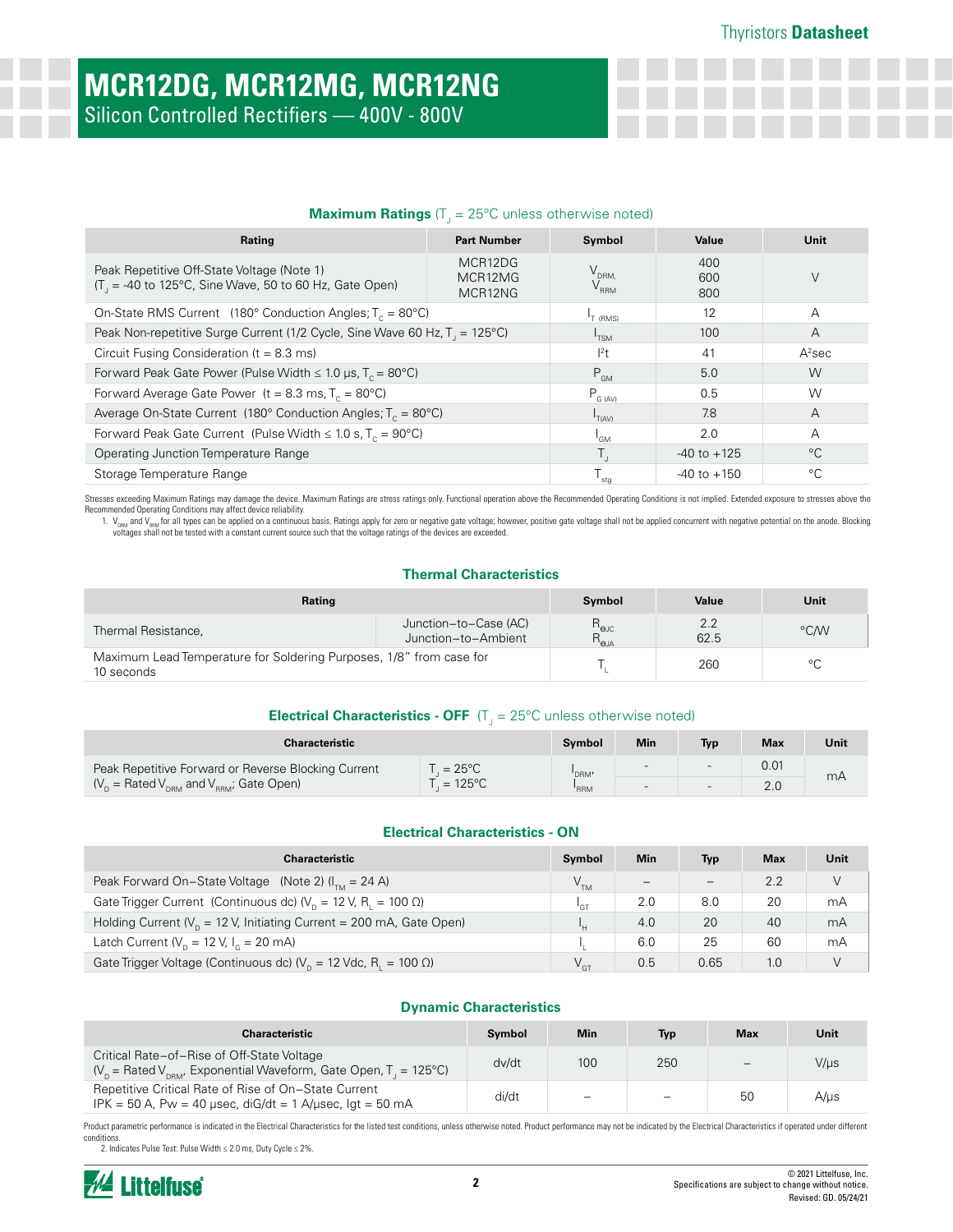# **MCR12DG, MCR12MG, MCR12NG** Silicon Controlled Rectifiers — 400V - 800V

### **Voltage Current Characteristic of SCR**

 $dc$ 

 $12$ 

 $180^\circ$ 

 $9$  10 11

 $90^\circ$ 

| Symbol           | <b>Parameter</b>                          |
|------------------|-------------------------------------------|
| $\rm V_{_{DRM}}$ | Peak Repetitive Forward Off State Voltage |
| I <sub>drm</sub> | Peak Forward Blocking Current             |
| $\rm V_{_{RRM}}$ | Peak Repetitive Reverse Off State Voltage |
| <b>RRM</b>       | Peak Reverse Blocking Current             |
| V <sub>TM</sub>  | Maximum On State Voltage                  |
| ı''              | <b>Holding Current</b>                    |





**Figure 2.**  On-State Power Dissipation



**Figure 3.**  Typical On−State Characteristics

60

I<sub>T(RMS)</sub>, RMS ON-STATE CURRENT (AMPS)

30



**Figure 4.**  Typical Gate Trigger Current vs Junction Temp



*M* Littelfuse

100

95

90

 $\mathbf 0$ 

 $\mathbf 2$  $\ensuremath{\mathsf{3}}$  $\overline{\mathbf{4}}$  $\sqrt{5}$  $\,6\,$  $\boldsymbol{7}$  $\bf8$ 

 $\mathbf{1}$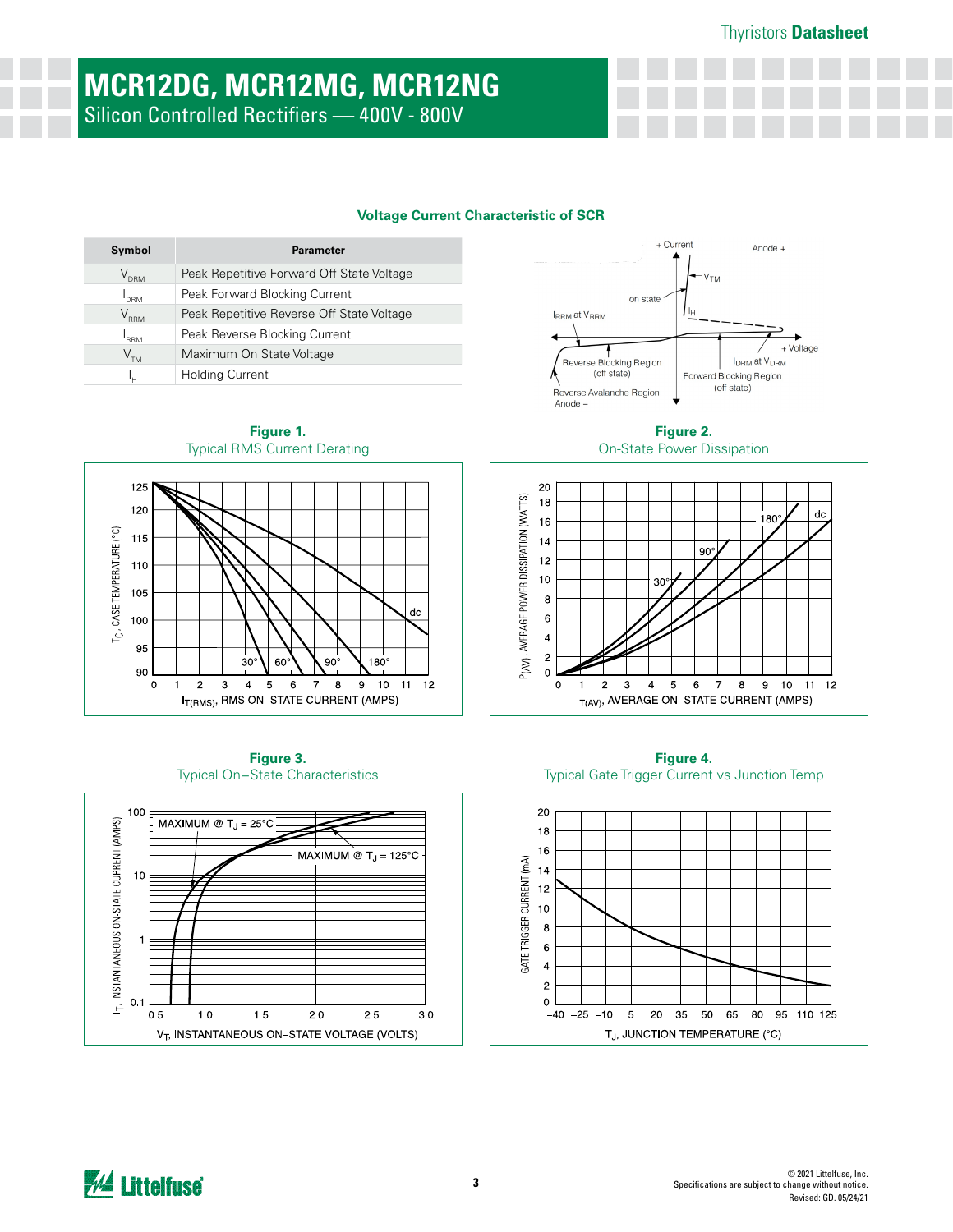# **MCR12DG, MCR12MG, MCR12NG** Silicon Controlled Rectifiers — 400V - 800V

**Figure 5.**





TJ, JUNCTION TEMPERATURE (°C)

**Figure 6.** Typical Gate Trigger Voltage vs Junction Temp



 $-40 -25 -10$ 

 $\,$  5  $\,$  $20\,$  $35\,$ 50 65 80

95 110 125